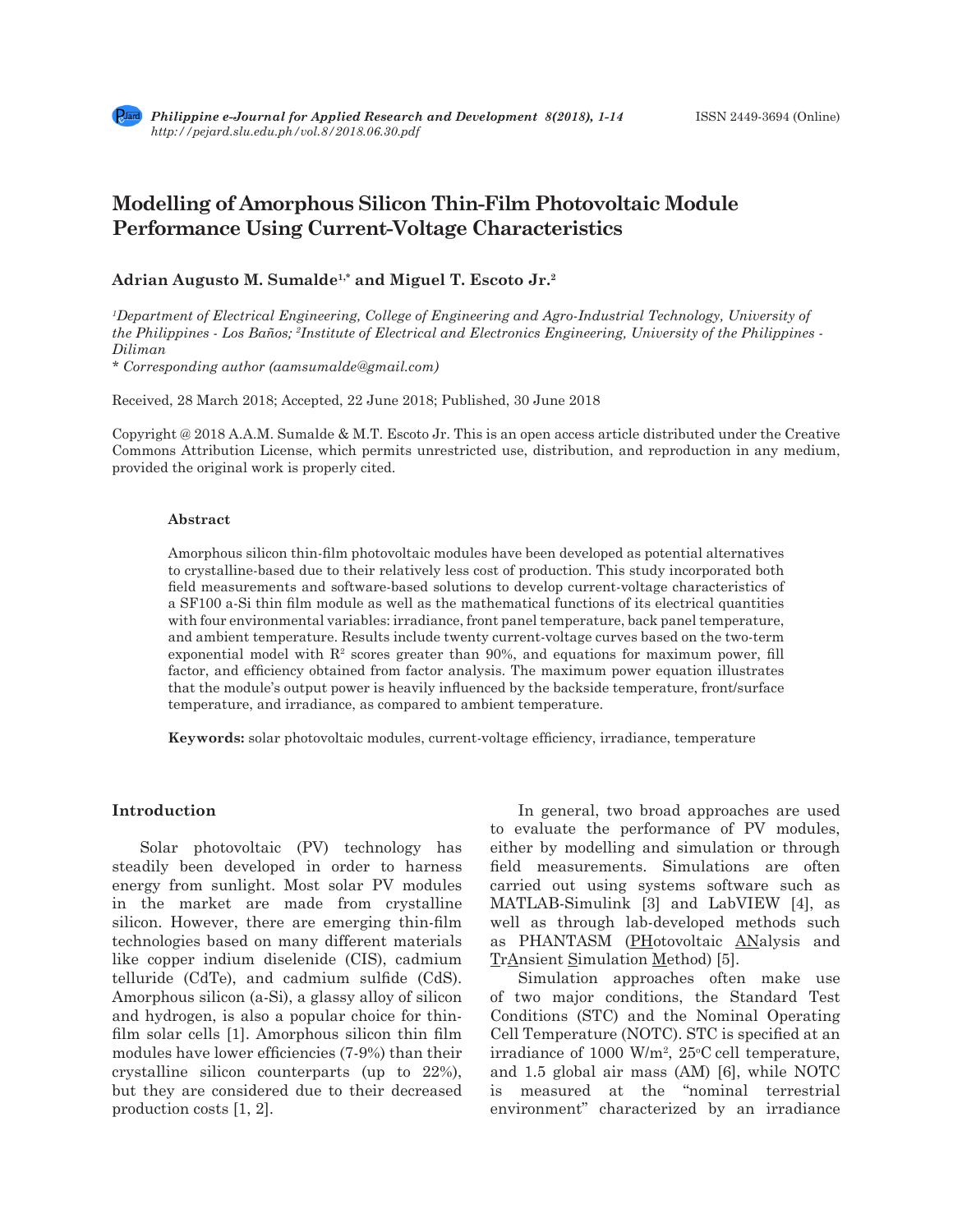of 800 W/m<sup>2</sup> , average wind speed of 1 m/s, and panel orientation in open rack mounting [5, 7].

Simulations in previous work were done through a PV module based on its equivalent circuit model. In terms of characterization, the current-voltage (I-V) characteristics of the PV module are used to locate and identify electrical parameters such as open-circuit voltage  $(V_{\alpha})$ , short-circuit current  $(I_{\infty})$ , and maximum power  $(P_{\text{max}})$  [8, 9]. These equations are often derived from three equivalent solar cell models, namely: (1) ideal model, (2) single-diode model, and (3) double-diode model [8]. Equations derived from these models reveal that the PV cell (and, by extension, module) output current can be represented using various combinations of exponential functions stemming from the behaviour of a semiconductor diode's current. Other studies have also attempted to represent PV module models in terms of rational equations [10] and piecewise equations [11] based on the maximum power point of the I-V curve, in pursuit of less complicated calculations and number of required points.

From these simulations, general trends describing the effects of irradiance and cell/ surface temperature and have been established and verified. First, since a PV module's operation is founded on the photovoltaic effect, a PV module's output current – and consequently, output power – is directly proportional to the incident irradiance [12, 13, 2]. Second, the cell operating temperature has been found to reduce the performance of a PV module, specifically, by decreasing its output voltage and consequently the output power and efficiency [14].

Field-based measurements have also been researched not only to verify existing relationships between parameters, but as well as to explore novel trends in PV module behavior. For instance, the PV module's backside temperature [15, 16] and ambient temperature [17] have also been investigated. In particular, there has been a case where the backside temperature of crystalline modules was found to be up to 3°C higher than the cell temperature itself [18]. Similar to the surface temperature, an increase in the panel's backside temperature reduces the performance; however, reduced backside temperatures have been found to offset the loss as initially projected based on surface

temperatures alone [15]. Ambient temperature has also been found to have a positive effect on the output of a PV module [19]; however, it has not been the subject of much study as compared to a cell's surface temperature.

This study combines the aspects of field-based measurements with the aid of mathematical methods in order to pursue the following objectives: (1) model I-V characteristic curves for a-Si PV modules exposed to varying irradiance and temperature; (2) verify the I-V characteristic curves based on existing PV trends, and (3) develop mathematical models for output power, fill factor, and efficiency as a function of irradiance (G), front panel temperature  $(T_F)$ , panel backside temperature  $(T_p)$ , and ambient temperature  $(T_A)$ .

#### **Methodology**

#### *Experimental Setup*

One hundred-Watt SF100 model thin-film a-Si panels (see Table 1 for physical and electrical parameters) were obtained and tilted at an angle of 14.14o with respect to the horizontal, matching the latitude of the University of the Philippines – Los Baños, where the set-up was made.

**Table 1**. Physical and electrical parameters of SF100 model a-Si PV module.

| Parameter                                 | Value                                        |
|-------------------------------------------|----------------------------------------------|
| Dimensions (mm)                           | $1414 \times 1114 \times$<br>$35 \text{ mm}$ |
| Weight (kg)                               | $20.3 \text{ kg}$                            |
| Maximum power at STC                      | 100W                                         |
| Maximum power voltage<br>$(V_{mp})$ , STC | 77 V                                         |
| Maximum power current<br>$(I_{mp}),$ STC  | 1.35A                                        |
| Open-circuit voltage, STC                 | 99 V                                         |
| Short-circuit current, STC                | 1.65A                                        |
| Effective solar area, $m2$                | $1.421 \text{ m}^2$                          |
| Efficiency, STC                           | 7%                                           |

Irradiance was measured using a LI-COR LI-200SA pyranometer sensor. This pyranometer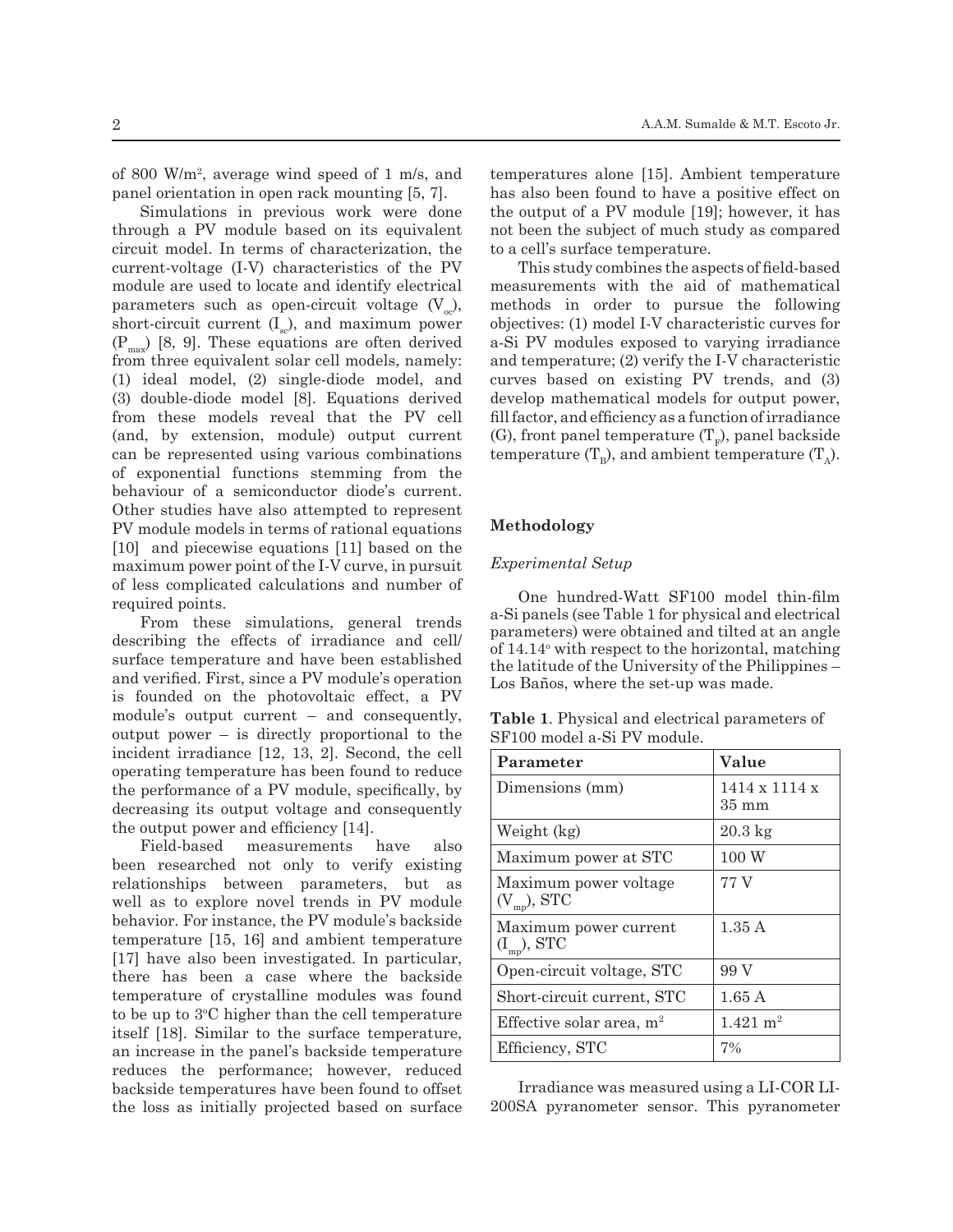Short-circuit current, STC 1.65 August 2.65 August 2.65 August 2.65 August 2.65 August 2.65 August 2.65 August

incorporates a silicon photodiode as its sensing element, and has a spectral response of 0.4 to 1.2 µm, covering the sunlight wavelength range. The recorded irradiance has a unit of Watts per square meter (W/m<sup>2</sup>).

Temperature measurements were obtained using Type J (iron-constantan) thermocouple These current-voltage points formed the I-V wires connected to a Campbell CR850 wres connected to a Campoell CR850<br>datalogger. With a range of -40 to 750 degrees C, the expected temperature measurements are well covered by the selected thermocouples. The SQ Volts; the DC electronic load automatically Two of the thermocouple wires are attached to the front and back surfaces of the PV module, the front and back surfaces of the 1 v module, Amperes.<br>while the third one is kept under shelter for Per-minute recording was then done, with ambient temperature measurements. A B&K the timestamps of the voltage sweeps matching programmable DC electronic load model BK850 the environmental data collection. Data was<br>weg used as the variable load for the PV modules and local and grouned based on four desired was used as the variable load for the PV modules. Two of the thermocouple wires are attached to stops once the reading for the current reaches  $0$ 

The block diagram summarizing the connections of the equipment is shown in Figure  $W/m^2$ , with a 10% irradiance allowance. 1.

photodiode as its sensing to match the desired per-minute timing, the tral response of  $0.4$  to voltage range (0 to open-circuit voltage) was divided into intervals of 0.4125 Volt each. This allowed one full CV sweep to be completed in four square meter (W/m<sup>2</sup>). This minutes. During the course of the voltage sweep, the electronic lead would not use the expression the electronic load would return the current Temperature measurements were obtained instantly from short to open circuit condition. These current-voltage points formed the I-V characteristic curves for the two types of solar PV modules. It must be noted that the sweep may terminate before the rated open-circuit voltage of 99 Volts; the DC electronic load automatically Amperes.

Per-minute recording was then done, with the timestamps of the voltage sweeps matching the environmental data collection. Data was collected and grouped based on four desired  $\frac{1}{25}$  irradiance levels: 0.25 sun (250 W/m<sup>2</sup>), 0.5 sun irradiance levels. (500 W/m<sup>2</sup> ), 0.75 sun (750 W/m<sup>2</sup> ) and 1 sun (1000 W/m<sup>2</sup>), with a 10% irradiance allowance.



88 **Figure 1**. Block diagram of equipment connections. **Figure 1**. Block diagram of equipment connections.

# 90 *Data Acquisition Data Acquisition*

The LI-COR datalogger's log routine was the each irradiance lever, live complete i-v<br>programmed to record samples every five seconds, curves were developed for a total of 20 I-V curves. before averaging it per minute (i.e., average of Each curve was then processed for curve fitting 12 samples for each data). The same recording tool using MATLAB R2 The LI-COR datalogger's log routine was programmed to record samples every five seconds, metric was programmed for the temperature measurements.

operate in constant-voltage (CV) sweep. In order as well. The resulting fitted equations are of the The electronic load was programmed to

### *I-V Curve Development*

 $\frac{m}{2}$  that was based from two-drode<br>The electronic load was programmed to circuit model equivalent, with exponential terms For each irradiance level, five complete I-V Each curve was then processed for curve fitting tool using MATLAB R2012b. This study used a two-term exponential fit following the general model *Exp2* that was based from two-diode as well. The resulting fitted equations are of the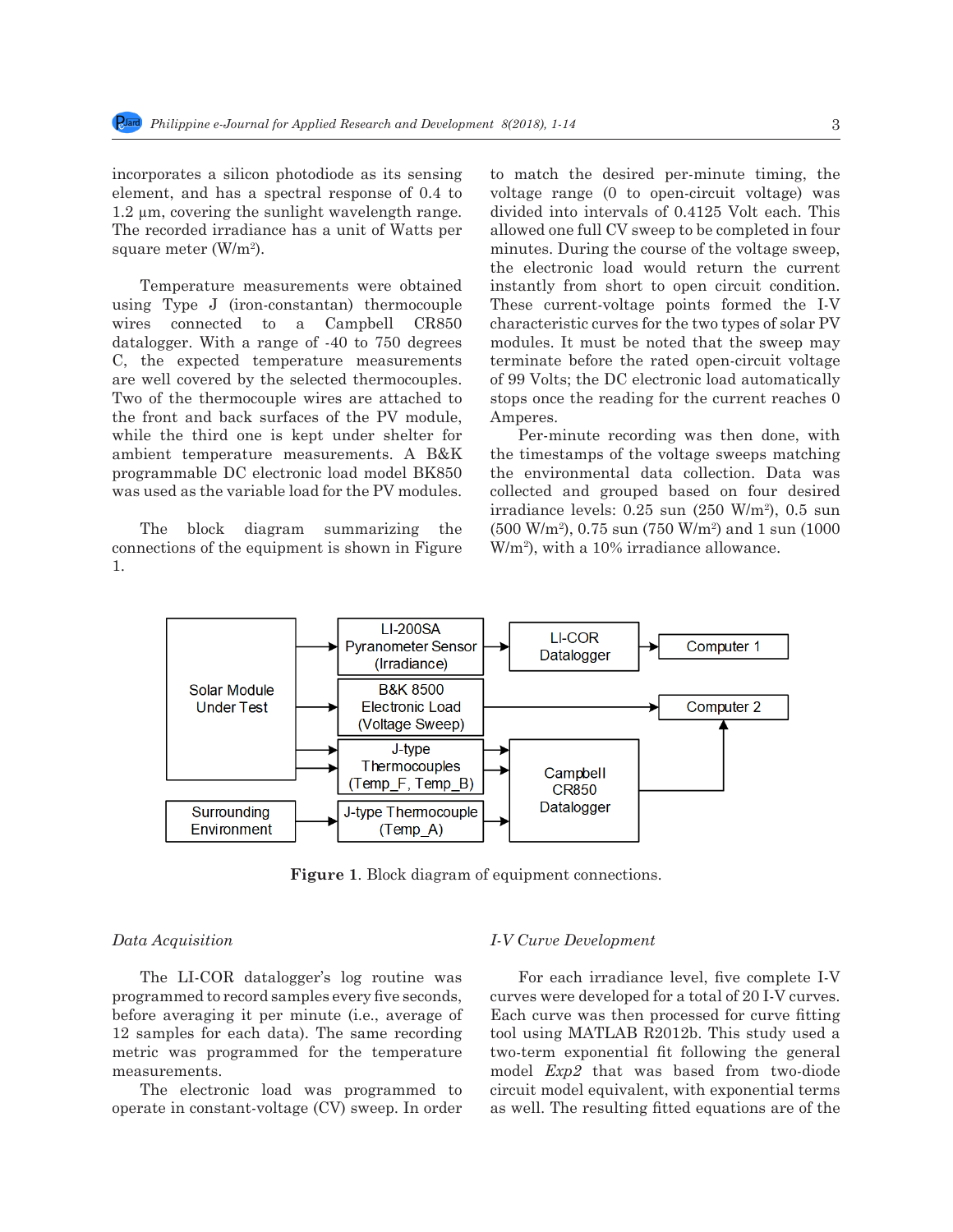form

$$
I(v) = a * \exp(b * v) + c * \exp(d * v)
$$

Equation 1

Where *i and v* are the current and voltage for where  $i$  and  $v$  are the current and voltage for the development of the results of the results of the results of the results of the results of the results of the results of the results of the results of the results of th obtained from the curve fitting tool. Each fit equation was ensured to have  $\mathbb{R}^2$  value of at least 90% for goodness-of-fit.

The values obtained from the fitted curves for each irradiance were then used to determine the following electrical parameters: (1) maximum power output, (2) fill factor, and (3) maximum<br>
efficiency.<br>
This pocositate efficiency.  $\frac{1}{2}$ 

For each fitted curve, the intercepts of each  $\frac{1 \text{ m}}{\text{Pearson's correlation}}$ I-V equation gives a corresponding short-circuit current,  $I_{SC}$ , and open-circuit voltage,  $V_{OC}$ . The output power of the module is the product of  $\frac{1}{2}$  this study to allow the voltage and current, with the maximum value over the entire curve being noted as the contribution value over the entire curve being noted as the problem independent res maximum power point. The voltage and current, we can independent value of the maximum value of the entire curve at this maximum power were also taken and used<br>representative of all i to compute for the fill factor using the following  $\frac{1}{2}$ equation [13]:

$$
FF = \frac{I_{mp}V_{mp}}{I_{SC}V_{OC}}
$$
 power, efficiency, and fill fe  
equation form shown below:

Where  $I_{mp}$  and  $V_{mp}$  are the voltage and current  $J(V_F, I_B, I_A, O) = \rho_o$ at the maximum power point, while  $I_{SC}$  and  $V_{OC}$ are the short-circuit current and the open-circuit  $\frac{1}{2}$  Where  $\frac{T}{T}$ voltage as described above. For efficiency, the maximum value of the output and the input power was and ambient tempe calculated, as the input power being the product Figure area [20]. The maximum value of this  $\frac{G}{G}$  and  $G$ .<br> **C** Statistical tests surface area [20]. The maximum value of this voltage as described above. For efficiency, the of irradiance, G, and the PV module's effective

$$
\eta = \frac{P_{\text{max}}}{G \cdot A_{\text{effective}}}
$$
 Equation 3

With 20 I-V curves obtained, 20 points each for the three electrical parameters are available. These values were then subjected to statistical analysis for model development.

#### *Development of Mathematical Models*

*Electrical Parameter Calculation* variables exists. Species *in* and *carriable* in the *imaginnes* in Equation 1 current-voltage data points generated from the 20 I-V curves developed from <sup>11</sup>  $\alpha$  constant from the curvation as the irradiance in  $\alpha$  is the surface hack The current-voltage data points generated the development of the statistical model, using regression analysis. As one of the study's aims is to develop a mathematical equation in terms of four variables, it was necessary to determine if any existing relationship between these independent variables exists. Specifically, it is perceived that as the irradiance increases, the temperature at the surface, back, and ambient would also increase; it is also believed that the increase in these three temperatures are not independent of each other and would be correlated in some manner.

> This necessitated the application of Pearson's correlation (*r-*statistic) to check for multicollinearity. As multicollinearity was proven, factor analysis was performed in this study to allow for proper representation of the contribution (termed 'loading') of each independent variable to the dependent variable, and assigning one single 'factor' as the representative of all independent variables and their corresponding factors [21].

> The resulting electrical models for maximum power, efficiency, and fill factor thus follow the

$$
f(T_F, T_B, T_A, G) = \beta_o + \beta_1 (l_1 T_A + l_2 T_B + l_3 T_A + l_4 G)
$$
  
Equation 4

Where  $T_F$ ,  $T_B$ ,  $T_A$ , and *G* are the front, back, and ambient temperatures, and irradiance,  $\text{respectively; } \text{\(\beta\)}_0 \text{ and } \text{\(\beta\)}_1 \text{ are the intercept and slope}$ of the derived model, and  $l_i$  to  $l_i$  are the loadings of the four independent parameters  $T_F$ ,  $T_B$ ,  $T_A$ , and *G*.

Statistical tests were done using SAS software version 9.3 and STATA Statistical Software version 12.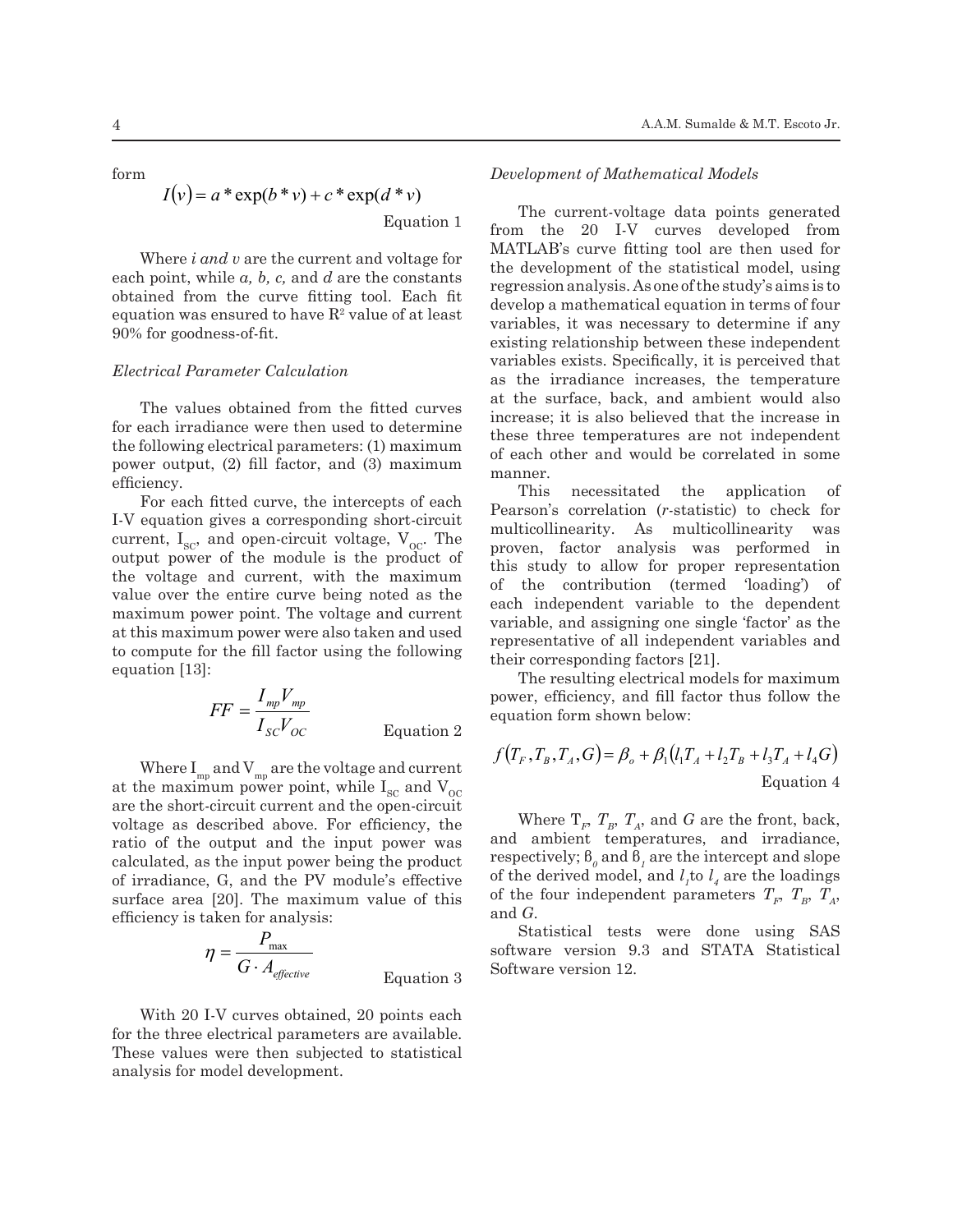# **Results and Discussion**

# *I-V Curve Development and Electrical Parameter Calculations*

The equations derived from the Curve Fitting Tool for all 20 I-V curves and the average for each sun level are presented in Table 2. Each curve exhibits the behaviour of the I-V characteristics in the form of Equation 1, while the  $\mathbb{R}^2$  supports the validity of the two-term exponential equations modelled.

| $\#$           | Curve Label       | Two-term exponential fit equation                             | $\mathbf{R}^2$ |
|----------------|-------------------|---------------------------------------------------------------|----------------|
| $\mathbf{1}$   | TF_0.25_Exp1      | $i(v) = -0.025*exp(0.05899v) + 0.4801*exp(0.0005123v)$        | 0.9804         |
| $\overline{2}$ | TF_0.25_Exp2      | $i(v) = -2.981e-06*exp(0.1367v) + 0.3931*exp(1.155e-06v)$     | 0.9495         |
| 3              | TF_0.25_Exp3      | $i(v) = -6.633e - 05*exp(0.1002v) + 0.4103*exp(-0.001782v)$   | 0.9693         |
| $\,4\,$        | TF 0.25 Exp4      | $i(v) = -2.418e-07*exp(0.1589v) + 0.2473*exp(-0.002328v)$     | 0.967          |
| $\bf 5$        | TF_0.25_Exp5      | $i(v) = -4.209e - 12*exp(0.2721v) + 0.4153*exp(-0.003408v)$   | 0.946          |
|                |                   |                                                               |                |
| 6              | $TF_0.5$ _ $Exp1$ | $i(v) = -9.871e - 05*exp(0.09863v) + 0.8455*exp(-0.0009266v)$ | 0.9977         |
| $\overline{7}$ | $TF_0.5$ _ $Exp2$ | $i(v) = -8.19e - 06*exp(0.1213v) + 0.6576*exp(-0.001901v)$    | 0.977          |
| 8              | TF_0.5_Exp3       | $i(v) = -0.0001561*exp(0.09406v) + 0.8746*exp(-0.0008052v)$   | 0.9988         |
| 9              | TF_0.5_Exp4       | $i(v) = -0.0002251*exp(0.08974v) + 0.8738*exp(-0.0008963v)$   | 0.9924         |
| 10             | TF_0.5_Exp5       | $i(v) = -0.0002369*exp(0.08705v) + 0.7014*exp(-0.00001189v)$  | 0.9708         |
|                |                   |                                                               |                |
| 11             | TF_0.75_Exp1      | $i(v) = -6.011e - 05*exp(0.1084v) + 1.193*exp(-0.002117v)$    | 0.9971         |
| 12             | TF_0.75_Exp2      | $i(v) = -0.0002114*exp(0.0951v) + 1.073*exp(0.0000263v)$      | 0.9988         |
| 13             | TF_0.75_Exp3      | $i(v) = -0.0002988*exp(0.09293v) + 1.213*exp(-0.002125v)$     | 0.9704         |
| 14             | TF_0.75_Exp4      | $i(v) = -5.943e-05*exp(0.1084v) + 1.19*exp(-0.002125v)$       | 0.9966         |
| 15             | TF_0.75_Exp5      | $i(v) = -5.854e - 05*exp(0.1089v) + 1.176*exp(-0.001777v)$    | 0.9934         |
|                |                   |                                                               |                |
| 16             | $TF_1$ $Exp1$     | $i(v) = -0.00106*exp(0.08215v) + 1.753*exp(-0.001539v)$       | 0.9988         |
| 17             | TF_1_Exp2         | $i(v) = -0.001987*exp(0.07321v) + 1.478*exp(0.000561v)$       | 0.9972         |
| 18             | TF_1_Exp3         | $i(v) = -0.0008618*exp(0.08506v) + 1.703*exp(-0.0007205v)$    | 0.9998         |
| 19             | TF_1_Exp4         | $i(v) = -0.0004703*exp(0.09206v) + 1.728*exp(-0.00121v)$      | 0.9993         |
| 20             | $TF_1$ $Exp5$     | $i(v) = -0.001347*exp(0.08051v) + 1.778*exp(-0.0007872v)$     | 0.9997         |
|                |                   |                                                               |                |
| 21             | TF 0.25 Ave       | $i(v) = -0.0003331*exp(0.07722v) + 0.3856*exp(-0.0007206v)$   | 0.9937         |
| 22             | $TF_0.5$ Ave      | $i(v) = -0.0001275*exp(0.09465v) + 0.7879*exp(-0.0008319v)$   | 0.9944         |
| 23             | TF 0.75 Ave       | $i(v) = -0.0001493*exp(0.09867v) + 1.168*exp(-0.00167v)$      | 0.99           |
| 24             | TF_1_Ave          | $i(v) = -0.00346*exp(0.06876v) + 1.675*exp(-0.00004077v)$     | 0.9872         |

 **Table 2.** Fitted I-V curves of a-Si PV modules for varying irradiance levels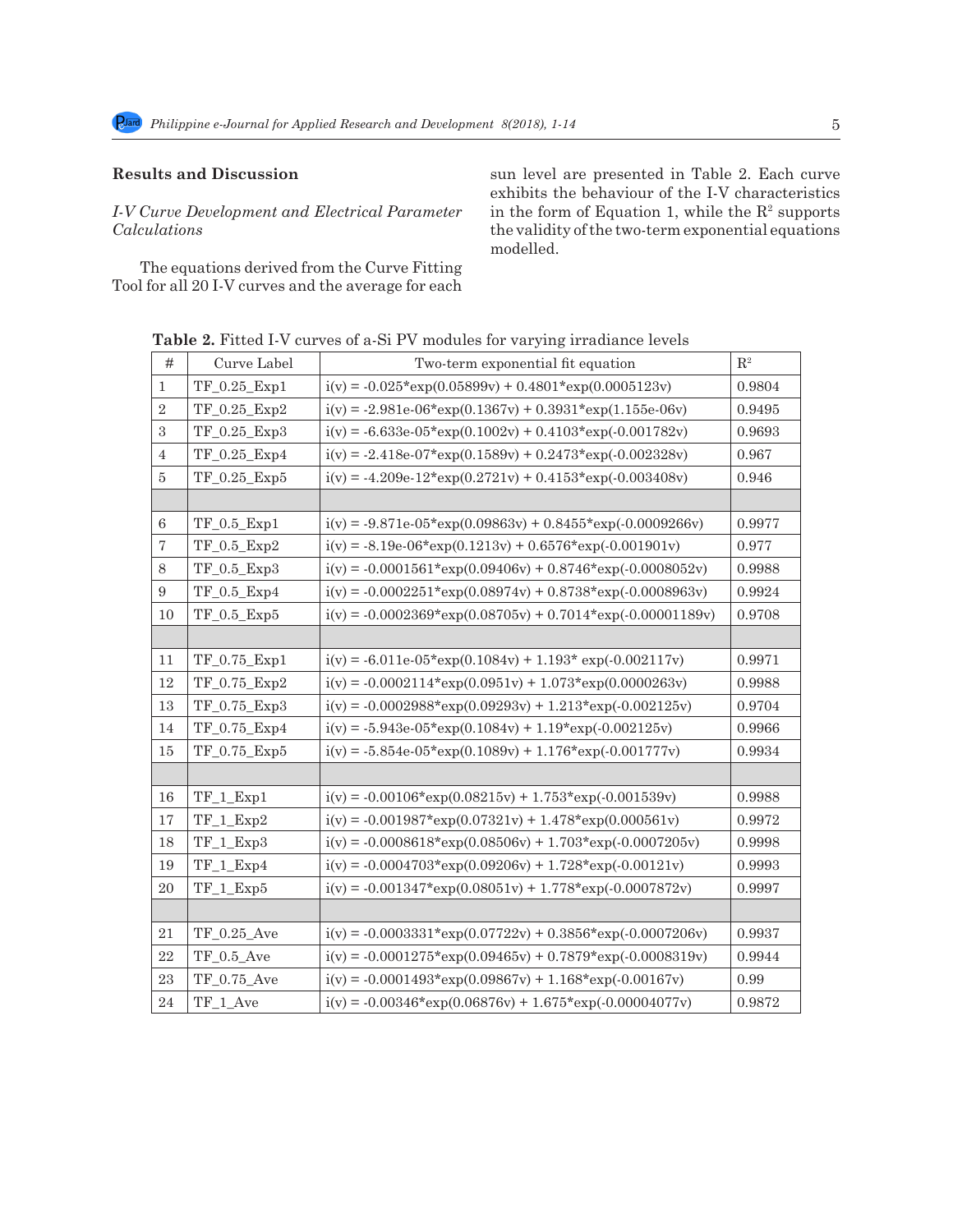For each curve, the voltage and current intercepts represent the open-circuit voltage and short-circuit current; the point of concavity represents the maximum power point of the curve, where the voltage and current at that point are also used to calculate for fill factor and efficiency using Equations 2 and 3.

Tables 3 and 4 summarize the environmental and electrical parameters calculated from the models for 0.25 Sun.

The values from Tables 3 and 4 provide explanation to Figure 2. Curve 4 has evident reduced performance due to the effects of the increased front and back temperatures, which % offset the irradiance – already at low sun to begin with. On the other hand, the combination of a higher irradiance and a lower set of temperatures supports the improved output of Curve 1.  $171$  Tables 3 and 4 summarize the environmental parameters calculated from electrical parameters calculated from  $\frac{1}{2}$ 



 $\frac{1}{2}$  Figure 2. I-V curves at 0.25 sun.

| # | Curve Label  | $G_{ave}$ (W/m <sup>2</sup> ) | $F_{\text{face}}$ (°C) | B(ave)          | A(ave)          |
|---|--------------|-------------------------------|------------------------|-----------------|-----------------|
|   |              |                               |                        | $({}^{\circ}C)$ | $({}^{\circ}C)$ |
|   | TF 0.25 Exp1 | 262.628                       | 31.2233                | 30.0475         | 27.4673         |
|   | TF 0.25 Exp2 | 243.322                       | 30.4771                | 29.7043         | 27.2009         |
|   | TF 0.25 Exp3 | 240.029                       | 30.8929                | 29.2529         | 27.9200         |
|   | TF 0.25 Exp4 | 256.66                        | 34.237                 | 33.207          | 31.1211         |
|   | TF 0.25 Exp5 | 237.9                         | 31.8627                | 30.5878         | 28.8778         |

173 **Table 3**. Environmental quantities at each 0.25 Sun I-V curve. **Table 3**. Environmental quantities at each 0.25 Sun I-V curve.

**Table 4**. Electrical quantities at each 0.25 Sun I-V curve.

| Table 4. Electrical quantities at each 0.25 Sun I-V curve. |              |         |          |                          |              |          |        |        |  |
|------------------------------------------------------------|--------------|---------|----------|--------------------------|--------------|----------|--------|--------|--|
| #                                                          | Curve Label  | max     | $V_{MP}$ | $\mathbf{L}_{\text{MP}}$ | $V_{\rm oc}$ | $I_{SC}$ | FF     | η      |  |
|                                                            |              | (W)     | (V)      | (A)                      | (V)          | (A)      |        | $(\%)$ |  |
|                                                            | TF 0.25 Exp1 | 24.7728 | 63.9375  | 0.3875                   | 89.9095      | 0.4776   | 0.5769 | 6.6381 |  |
|                                                            | TF 0.25 Exp2 | 24.5571 | 68.8875  | 0.3565                   | 86.2448      | 0.3931   | 0.7243 | 7.1023 |  |
|                                                            | TF 0.25 Exp3 | 20.8493 | 64.7625  | 0.3219                   | 85.6034      | 0.4102   | 0.5938 | 6.1127 |  |
| 4                                                          | TF 0.25 Exp4 | 13.5694 | 69.3     | 0.1958                   | 85.8288      | 0.2473   | 0.6392 | 3.7206 |  |
|                                                            | TF 0.25 Exp5 | 24.3492 | 79.6125  | 0.3058                   | 91.885       | 0.4153   | 0.6381 | 7.2027 |  |

In general, the obtained quantities at 0.25 sun are indicative of the relationship between irradiance and temperature. The low amount of irradiance (Table 3) is coupled with the temperatures ranging between  $29.34$ °C for the front and back sides of the module, while the ambient temperatures range primarily at 27- 28o C.

7 levels. Unlike the variation observed at 0.25 sun, Figure 3 shows the I-V curves obtained at 0.5 sun, while Tables 5 and 6 summarize the measured and calculated quantities at these the irradiance are accompanied with similar temperature shifts ranging from 36-38°C for  $T_F$ , 34-35°C for  $T_B$ , and 28-31°C for  $T_A$ .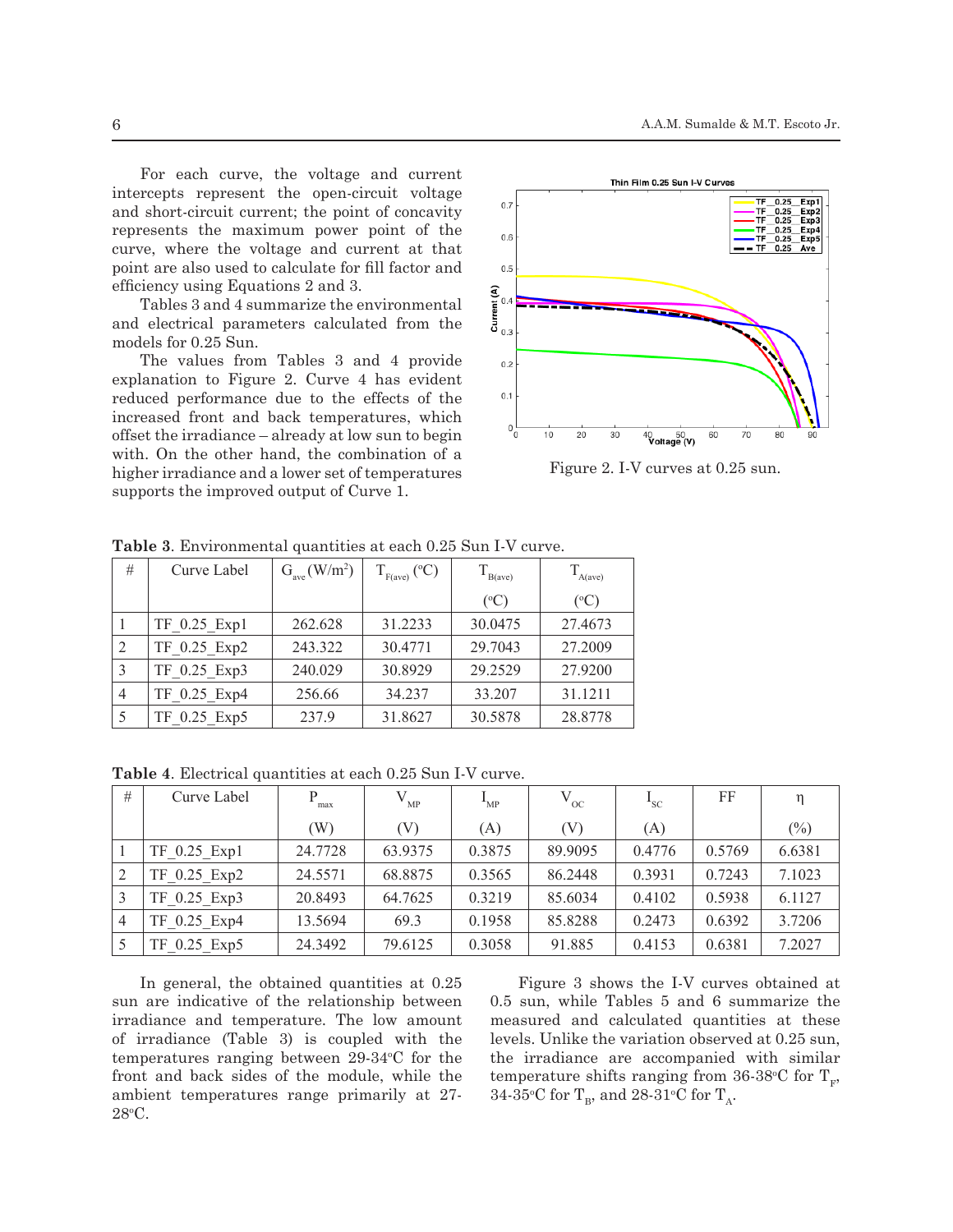

186 measured and calculated quantities at these levels. Unlike the variation observed at 0.25 sun, the

Figure 3. I-V curves at 0.5 sun.

| #  | Curve Label       | $G_{ave}$ | $\mathrm{T_{F(ave)}}$ | $T_{\rm B(ave)}$ | $\rm T_{A(ave)}$ |
|----|-------------------|-----------|-----------------------|------------------|------------------|
|    |                   | $(W/m^2)$ | $({}^{\circ}C)$       | $({}^{\circ}C)$  | $({}^{\circ}C)$  |
| 6  | $TF_0.5$ _ $Exp1$ | 531.771   | 36.9061               | 35.2229          | 29.9235          |
| 7  | $TF_0.5$ _ $Exp2$ | 479.726   | 36.6017               | 34.0254          | 31.7898          |
| 8  | $TF_0.5$ _ $Exp3$ | 543.698   | 38.0048               | 35.155           | 28.2814          |
| 9  | $TF_0.5$ _ $Exp4$ | 542.554   | 37.7448               | 35.5063          | 27.9128          |
| 10 | $TF_0.5$ _ $Exp5$ | 498.967   | 36.3878               | 35.6142          | 31.6966          |

**Table 5**. Environmental quantities at each 0.5 Sun I-V curve.

**Table 6**. Electrical quantities at each 0.5 Sun I-V Curve.

| #  | Curve Label     | max     | $\rm V_{\rm MP}$ | $\mathbf{L}_{\text{MP}}$ | $V_{\rm oc}$ | $\mathbf{1}_{\mathrm{SC}}$ | $_{\rm FF}$ | η      |
|----|-----------------|---------|------------------|--------------------------|--------------|----------------------------|-------------|--------|
|    |                 | (W)     | (V)              | (A)                      | (V)          | (A)                        |             | (%)    |
| 6  | $TF$ 0.5 $Exp1$ | 48.5904 | 69.7125          | 0.6970                   | 90.9583      | 0.8454                     | 0.6319      | 6.4303 |
| 7  | $TF$ 0.5 $Exp2$ | 37.6287 | 72.1875          | 0.5213                   | 91.6668      | 0.6576                     | 0.6242      | 5.5199 |
| 8  | $TF$ 0.5 $Exp3$ | 49.9917 | 69.3             | 0.7214                   | 90.982       | 0.8744                     | 0.6283      | 6.4706 |
| 9  | TF 0.5 Exp4     | 49.0854 | 68.8875          | 0.7125                   | 91.1783      | 0.8736                     | 0.6162      | 6.3667 |
| 10 | $TF_0.5$ $Exp5$ | 41.7246 | 69.3             | 0.6021                   | 91.8105      | 0.7012                     | 0.6481      | 5.8847 |

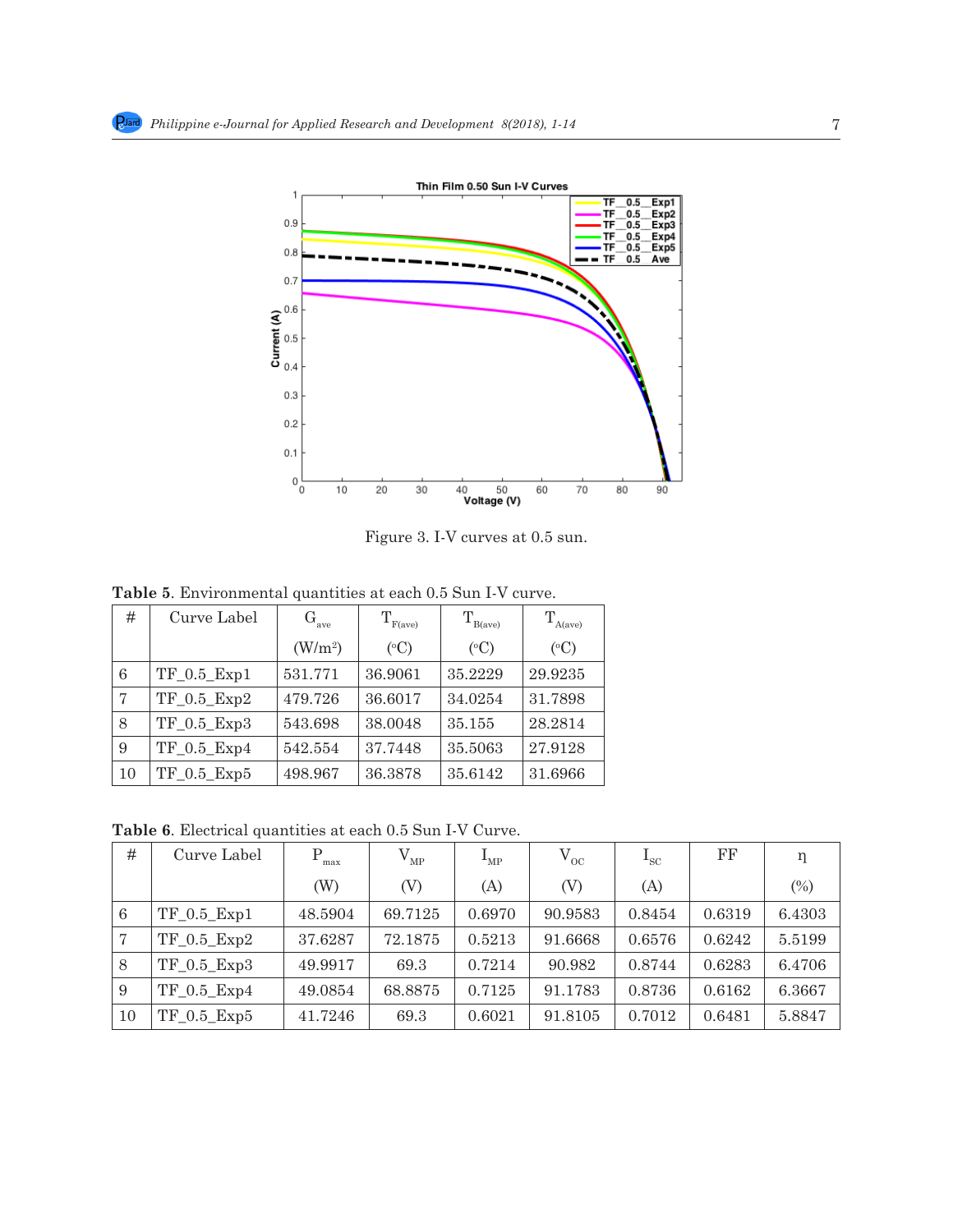Figure 4 shows the I-V curves at  $0.75$  sun, Con. accompanied by the quantities summarized in Tables 7 and 8. The I-V curves at 0.75 supply to increase at 0.75 supply to increase at 0.75 supply to increase at 0.75 summarized in  $\mathbb{R}^n$ 

 $\frac{1}{2}$  TF  $\frac{1}{2}$   $\frac{1}{2}$   $\frac{1}{2}$   $\frac{1}{2}$   $\frac{1}{2}$   $\frac{1}{2}$   $\frac{1}{2}$   $\frac{1}{2}$   $\frac{1}{2}$   $\frac{1}{2}$   $\frac{1}{2}$   $\frac{1}{2}$   $\frac{1}{2}$   $\frac{1}{2}$   $\frac{1}{2}$   $\frac{1}{2}$   $\frac{1}{2}$   $\frac{1}{2}$   $\frac{1}{2}$   $\frac{1}{2}$   $\frac{1}{2}$ 



200 **Figure 4**. I-V curves at 0.75 sun **Figure 4**. I-V curves at 0.75 sun

Consistent with the previous irradiance levels, the temperature measurements continue to increase at the module, in particular, above  $40^{\circ}$ C with 3-4°C higher than those obtained at 0.5 sun. The computed electrical quantities, meanwhile, begin to be more consistent, with efficiency staying close to 6 percent. A notable observation among the set is Curve 13, the increased ambient temperature offsets the decrease in measured front and back temperature to drop the power, fill factor and efficiency.

Figure 5 shows the plot of the I-V curves determined at 1 sun. As the irradiance is maximum at these curves, the short-circuit currents are also higher than any of the previous three sets of data. The open-circuit voltages are not as influenced by irradiance.

| #  | Curve Label        | $G_{ave}$           | $\mathrm{T_{F(ave)}}$ | $\mathrm{T_{B(ave)}}$ | A(ave)          |
|----|--------------------|---------------------|-----------------------|-----------------------|-----------------|
|    |                    | (W/m <sup>2</sup> ) | $({}^{\circ}C)$       | $({}^{\circ}C)$       | $({}^{\circ}C)$ |
| 11 | TF 0.75 Exp1       | 737.038             | 44.6406               | 42.0445               | 31.133          |
| 12 | TF 0.75 Exp2       | 711.736             | 44.6232               | 42.5823               | 28.3975         |
| 13 | TF 0.75 Exp3       | 721.435             | 42.6249               | 40.4565               | 32.4533         |
| 14 | TF 0.75 Exp4       | 737.578             | 44.384                | 42.0012               | 30.0739         |
| 15 | $TF_0.75$ _ $Exp5$ | 739.987             | 44.4253               | 42.092                | 30.3712         |
|    |                    |                     |                       |                       |                 |

Table 7. Environmental quantities at each 0.75 sun I-V curve

**Table 8**. Electrical quantities at each 0.75 Sun I-V Curve.

| #  | Curve Label  | P<br>max | $\rm V_{\rm MP}$ | $\rm I_{\rm MP}$ | $V_{\rm oc}$ | $I_{\rm sc}$ | FF     | η      |
|----|--------------|----------|------------------|------------------|--------------|--------------|--------|--------|
|    |              | (W)      | (V)              | (A)              | (V)          | (A)          |        | (%)    |
| 11 | TF 0.75 Exp1 | 63.7839  | 68.8875          | 0.9259           | 89.541       | 1.1929       | 0.5972 | 6.0902 |
| 12 | TF 0.75 Exp2 | 63.8618  | 68.475           | 0.9326           | 89.7432      | 1.0728       | 0.6633 | 6.3144 |
| 13 | TF 0.75 Exp3 | 58.5175  | 64.7625          | 0.9036           | 86.9944      | 1.2127       | 0.5547 | 5.7081 |
| 14 | TF 0.75 Exp4 | 63.6483  | 68.8875          | 0.9239           | 89.6147      | 1.1899       | 0.5969 | 6.0727 |
| 15 | TF 0.75 Exp5 | 64.373   | 68.8875          | 0.9345           | 89.521       | 1.1759       | 0.6115 | 6.1219 |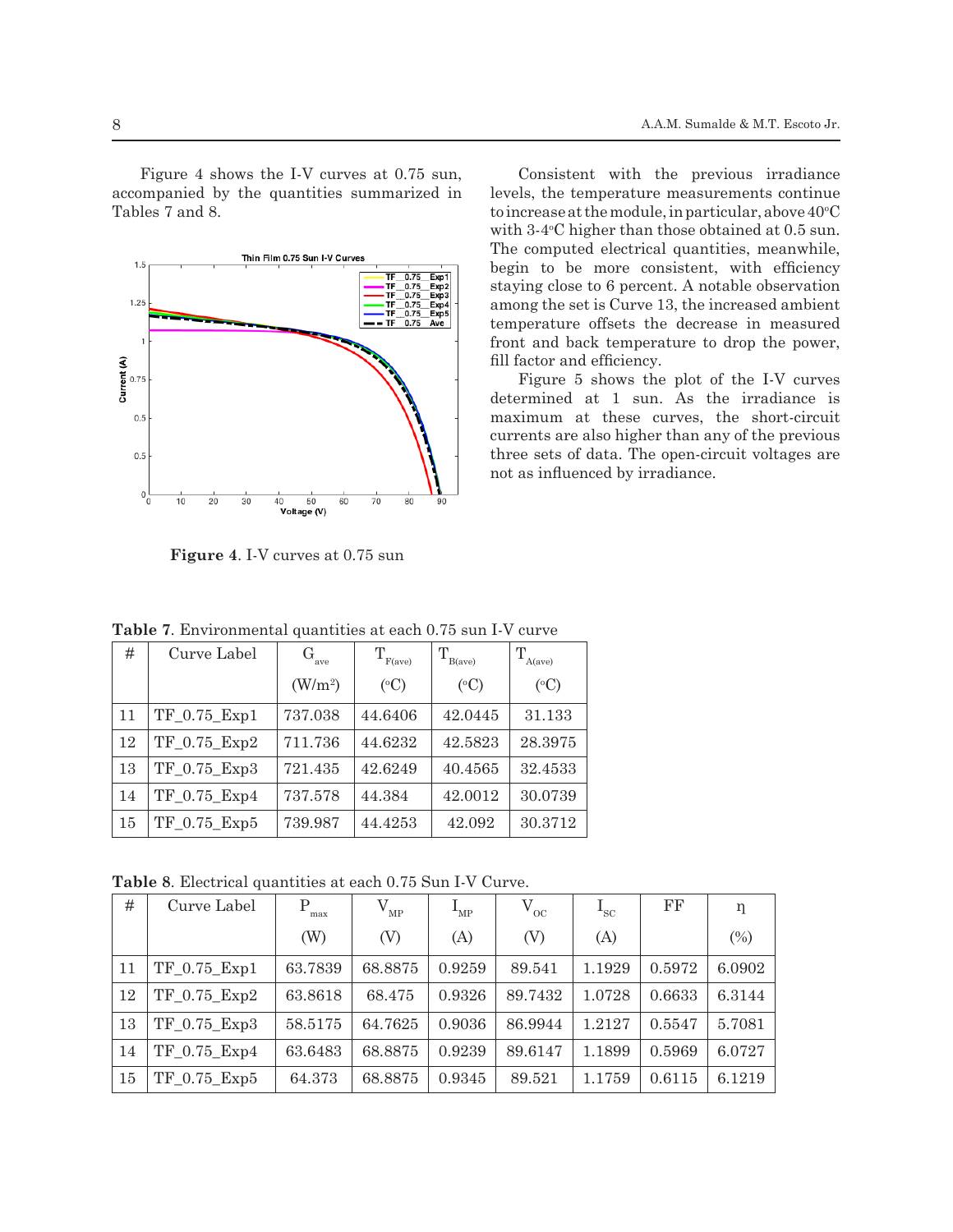

215 Figure 5. I-V curves at 1 sun Figure 5. I-V curves at 1 sun

 $\overline{r}$  and  $\overline{r}$  and  $\overline{r}$  curves. Tables 9 and 10 summarize the same environmental and electrical quantities during the data collection for 1 Sun I-V curves.

For 1 sun, the temperatures recorded at the front and back of the modules are mostly over 50<sup>o</sup> C, with ambient temperature also peaking at a higher value. At these values, however, the high irradiance is enough to increase maximum power. The high temperature influenced the decrease in voltage quantities such that the fill factor and efficiency still remain close to the values at 0.75 sun (Table 8).

Figure 6 shows the average I-V curves (#s 21- 24) on the same plot.

 $\frac{1}{2}$  Tables 9 and 10 summarize the same environmental  $\frac{1}{2}$ For each of the four ranges of irradiance, the average curve represents the expected currentvoltage characteristics exhibited by PV modules. On one hand, the short-circuit current  $I_{SC}$ , occurring at zero voltage, is also the maximum value found in the curve. On the other hand, the open-circuit voltage $\mathbf{V}_{\text{oc}}$  occurs at the rightmost part of each curve, where the current is zero. The shapes of all four curves are concave, facing downwards, with the maximum power point being the vertex of the concavity of the I-V curve.

| #  | Curve Label   | $G_{ave}$ | $T_{F(\text{ave})}$ | $T_{B(ave)}$    | $T_{A(ave)}$    |  |
|----|---------------|-----------|---------------------|-----------------|-----------------|--|
|    |               | $(W/m^2)$ | $({}^{\circ}C)$     | $({}^{\circ}C)$ | $({}^{\circ}C)$ |  |
| 16 | TF_1_Exp1     | 1019.49   | 52.453              | 51.893          | 36.8584         |  |
| 17 | TF_1_Exp2     | 926.262   | 43.0035             | 42.3649         | 32.3468         |  |
| 18 | $TF_1$ $Exp3$ | 1041.68   | 51.1128             | 51.1677         | 38.6981         |  |
| 19 | TF 1 Exp4     | 1051.45   | 51.4229             | 51.5907         | 33.7672         |  |
| 20 | $TF_1$ $Exp5$ | 1083.05   | 52.8349             | 51.5837         | 32.8028         |  |

**Table 9.** Environmental quantities at each 1 Sun I-V curve.

**Table 10.** Electrical quantities at each 1 Sun I-V curve.

| #  | Curve Label   | P<br>max        | $V_{MP}$ | $\rm I_{\rm MP}$ | $V_{\rm oc}$ | $\rm I_{\rm sc}$ | $_{\rm FF}$ | η      |
|----|---------------|-----------------|----------|------------------|--------------|------------------|-------------|--------|
|    |               | $({}^{\circ}C)$ | (V)      | (A)              | (V)          | (A)              |             | (%)    |
| 16 | $TF_1$ $Exp1$ | 88.7377         | 65.175   | 1.3615           | 88.5518      | 1.7519           | 0.572       | 6.1254 |
| 17 | $TF_1$ $Exp2$ | 84.8484         | 66.825   | 1.2697           | 91.0105      | 1.476            | 0.6316      | 6.4463 |
| 18 | $TF_1$ $Exp3$ | 91.5805         | 66       | 1.3875           | 88.4686      | 1.7021           | 0.6081      | 6.1869 |
| 19 | TF 1 Exp4     | 91.7837         | 66       | 1.3907           | 88.0144      | 1.7275           | 0.6037      | 6.143  |
| 20 | TF 1 Exp5     | 93.2162         | 65.175   | 1.4302           | 88.3839      | 1.7767           | 0.5936      | 6.057  |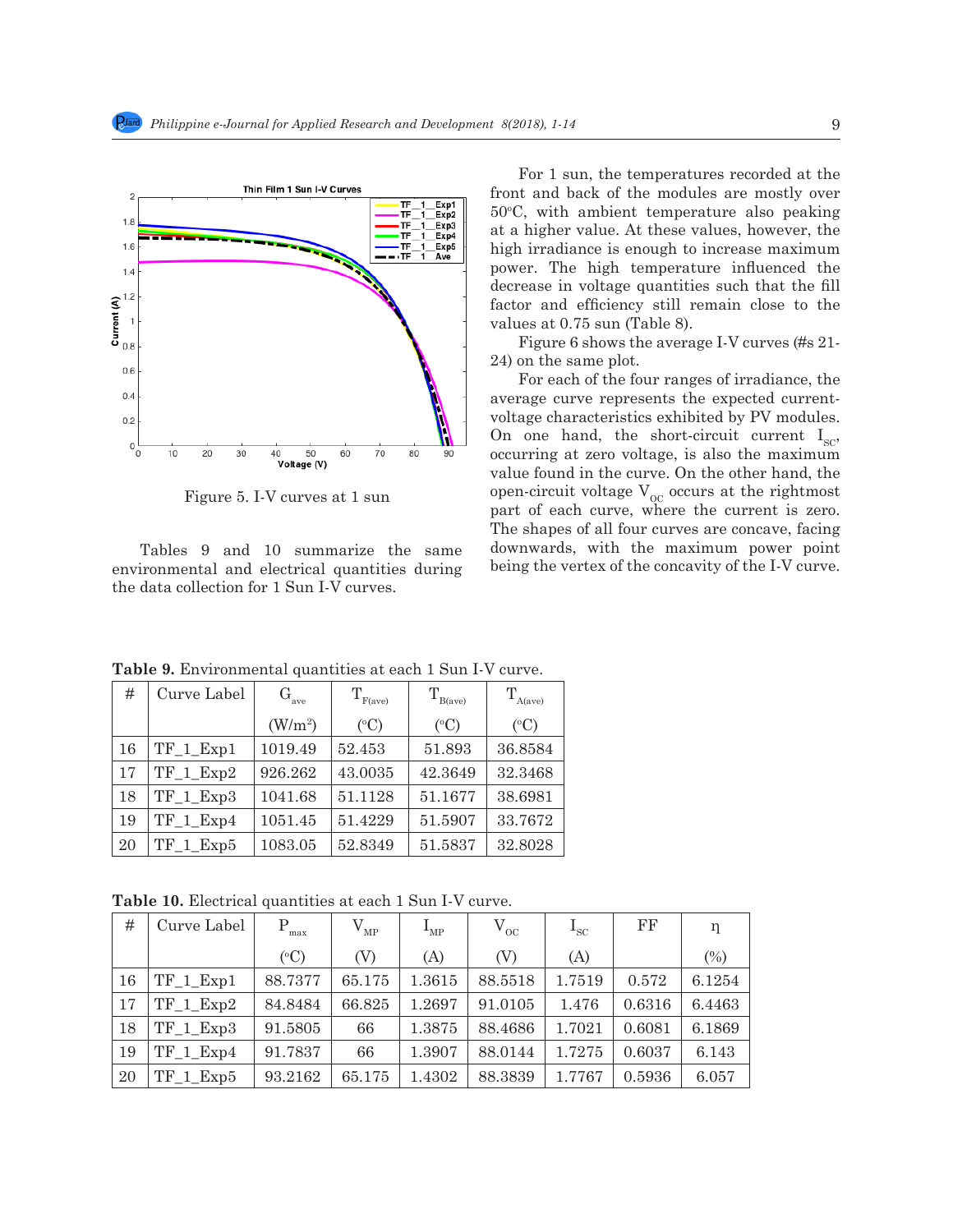

Figure 6. Comparison of average I-V curves at varying irradiance

It is observed that the vertical shifts are in direct proportion to the amount of irradiance available, in line with previously established trends; doubling the amount of irradiance from  $0.25$  sun  $(250 \text{ W/m}^2)$  to  $0.5$  sun  $(500 \text{ W/m}^2)$  shifts the current upwards twice. Similarly, the currents observed at  $0.75$  sun  $(750 \text{ W/m}^2)$  and  $1.00$  sun (1000 W/m<sup>2</sup> ) are 3 and 4 times greater than the average, measured at 250 W/m<sup>2</sup> irradiance. This is emphasized by the shift in the short-circuit current. In terms of the open-circuit voltage, the I-V curves do not indicate any consistent shift. This supports the concept that the voltage is minimally influenced by irradiance.

In terms of electrical output as shown in Tables 4, 6, 8, and 10, the upward trend of power with irradiance was consistently observed; this is also reinforced by the response-to-irradiance behaviour of current (direct proportionality) and voltage (relatively indifferent). The fill factor and efficiency relationships do not exhibit the same near-linear proportionality. This is also supported by reviewing their respective formulas: fill factor compares current and voltage at the maximum power point relative to  $I_{SC}$  and  $V_{OC}$ , and thus the quantities experience similar shifts with irradiance. In the same manner, the efficiency is not proportional to irradiance, with the values ranging very close to 6%, as the reduction in input irradiance naturally reduces the available output power.

#### *Statistical Analysis - Correlation*

Using the twenty developed I-V curves, statistical analysis was done to arrive at the mathematical models for maximum power, fill factor, and efficiency.

The correlation among the four environmental parameters was first determined using Pearson's correlation coefficient. The *r*-statistic indicates the correlation between any pair of parameters, with the level of significance selected at  $\alpha = 0.01$ (1%); that is, the *r*-statistic would be significant for  $p < 0.01$ .

 The values of Table 11 show that there is a "strong" to "very strong" linear relationship between any pair of environmental variables,

|                      | a Si Thin Film |                      |          |          |         |  |  |  |  |  |
|----------------------|----------------|----------------------|----------|----------|---------|--|--|--|--|--|
|                      | statistic      | $\mathbf{T}_{\rm F}$ | $T_B$    | $T_A$    | G       |  |  |  |  |  |
| $\mathbf{T}_{\rm F}$ | r              | 1                    | 0.99356  | 0.7562   | 0.97537 |  |  |  |  |  |
|                      | p              |                      | < .0001  | 0.0001   | < .0001 |  |  |  |  |  |
|                      | r              | 0.99356              | 1        | 0.79183  | 0.97336 |  |  |  |  |  |
| $T_{B}$              | p              | < 0.0001             |          | < 0.0001 | < 0.001 |  |  |  |  |  |
|                      | r              | 0.7562               | 0.79183  | 1        | 0.75046 |  |  |  |  |  |
| $T_A$                | p              | 0.0001               | < .0001  |          | 0.0001  |  |  |  |  |  |
|                      | r              | 0.97537              | 0.97336  | 0.75046  | 1       |  |  |  |  |  |
| G                    | p              | < 0.0001             | < 0.0001 | 0.0001   |         |  |  |  |  |  |

**Table 11.** Pearson's correlation coefficient among the four environmental parameters.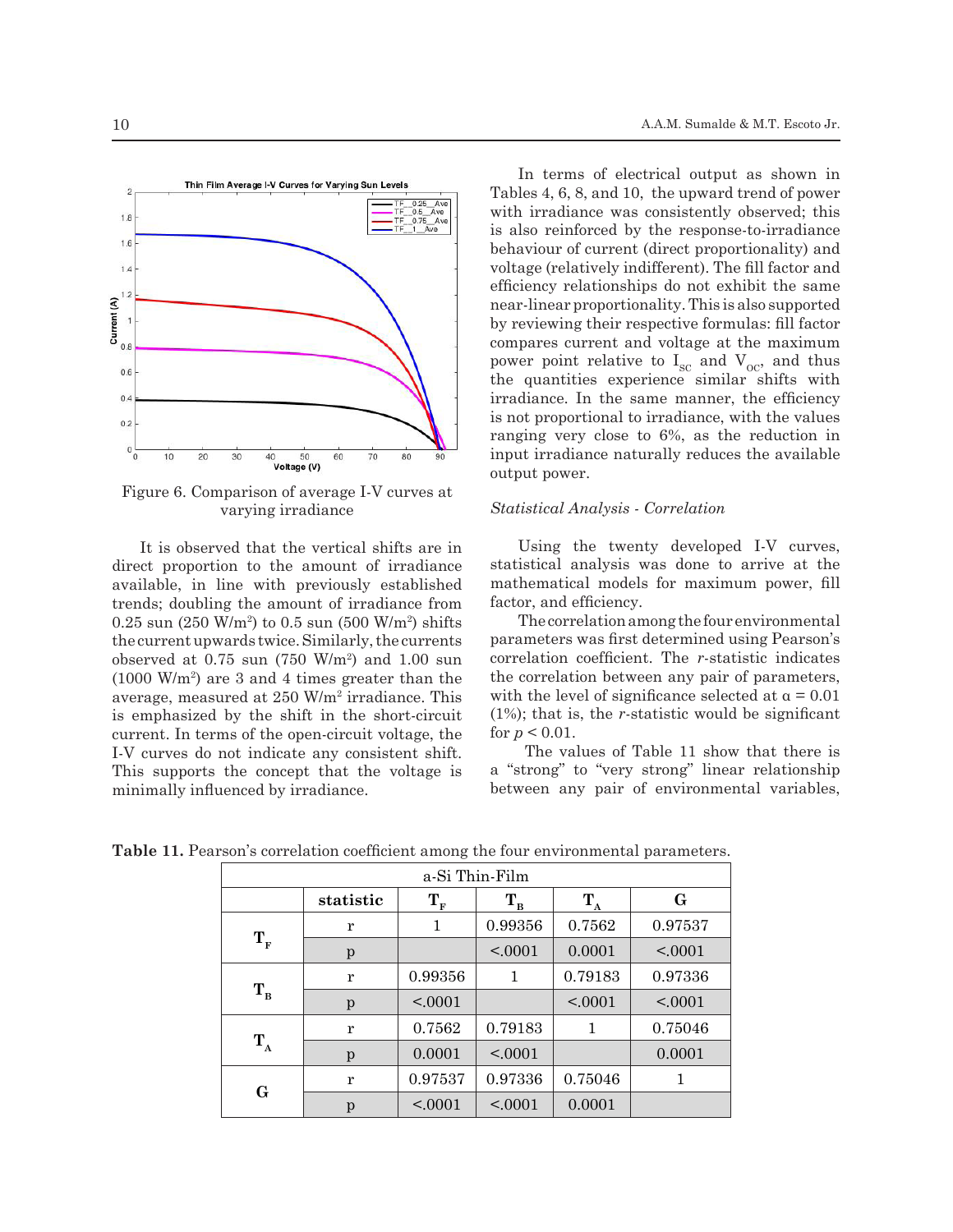coming to the conclusion of multicollinearity – and the need to perform factor analysis to arrive at the equations.

#### *Factor Analysis and Regression*

The results of the factor analysis are summarized in Table 12. The *factor* variable is interpreted as 'how much (in percent) of the electrical parameter's change' is explained by each corresponding environmental parameter.

| <b>Table 12.</b> Loading factors calculated using factor |  |  |  |
|----------------------------------------------------------|--|--|--|
| analysis.                                                |  |  |  |

| Parameter | Factor |
|-----------|--------|
|           | 0.9906 |
|           | 0.9982 |
|           | 0.7945 |
|           | 0.9733 |

The results of the factor analysis reveal that for the particular thin-film module used, the front and back temperatures influence the output the most, with the irradiance not far behind. Furthermore, the ambient temperature, while it still accounts for 79% of the changes, falls as the least influential parameter.

The last step is to incorporate the factor loadings into the regression model, resulting in the following mathematical models in the form of Equation 4.  $2777$  mathematical models in the following mathematical models in the form of Equation 4.

$$
P_{MAX}(T_F, T_B, T_A, G) = -6.07353 + 0.08505(0.9906T_F + 0.9982T_B + 0.7945T_A + 0.9733G)
$$
  
\n
$$
FF(T_F, T_B, T_A, G) = 0.65265 - (4.87E - 05)(0.9906T_F + 0.9982T_B + 0.7945T_A + 0.9733G)
$$
  
\n
$$
\eta_{MAX}(T_F, T_B, T_A, G) = 6.13737 - (2.29E - 06)(0.9906T_F + 0.9982T_B + 0.7945T_A + 0.9733G)
$$

Considering these equations, it is possible to estimate the output of the SF100 panel given  $\frac{a}{2}$  parameters. As an illustration, Table 13 shows varying the irradiance level: a particular combination of environmental the estimated maximum power while holding either of the three temperatures constant and

Table 13. Model-estimated maximum power for varying environmental conditions.

|                       | $T_{\rm F}$ & $T_{\rm B}$ |       | $T_{\rm B}$ & $T_{\rm A}$ |       | $T_{\rm m}$ & $T_{\rm A}$ |       |
|-----------------------|---------------------------|-------|---------------------------|-------|---------------------------|-------|
| G (W/m <sup>2</sup> ) | mın                       | max   | mın                       | max   | mın                       | Max   |
| 250                   | 20.54                     | 25.61 | 20.2                      | 24.1  | 20.2                      | 24.08 |
| 500                   | 41.23                     | 46.31 | 40.9                      | 44.79 | 40.9                      | 44.78 |
| 750                   | 61.93                     | 67    | 61.59                     | 65.49 | 61.59                     | 65.47 |
| 1000                  | 82.62                     | 87.7  | 82.29                     | 86.18 | 82.29                     | 86.16 |
|                       | $Ta = 25$                 |       | $Tf = 25$                 |       | $Tb = 25$                 |       |

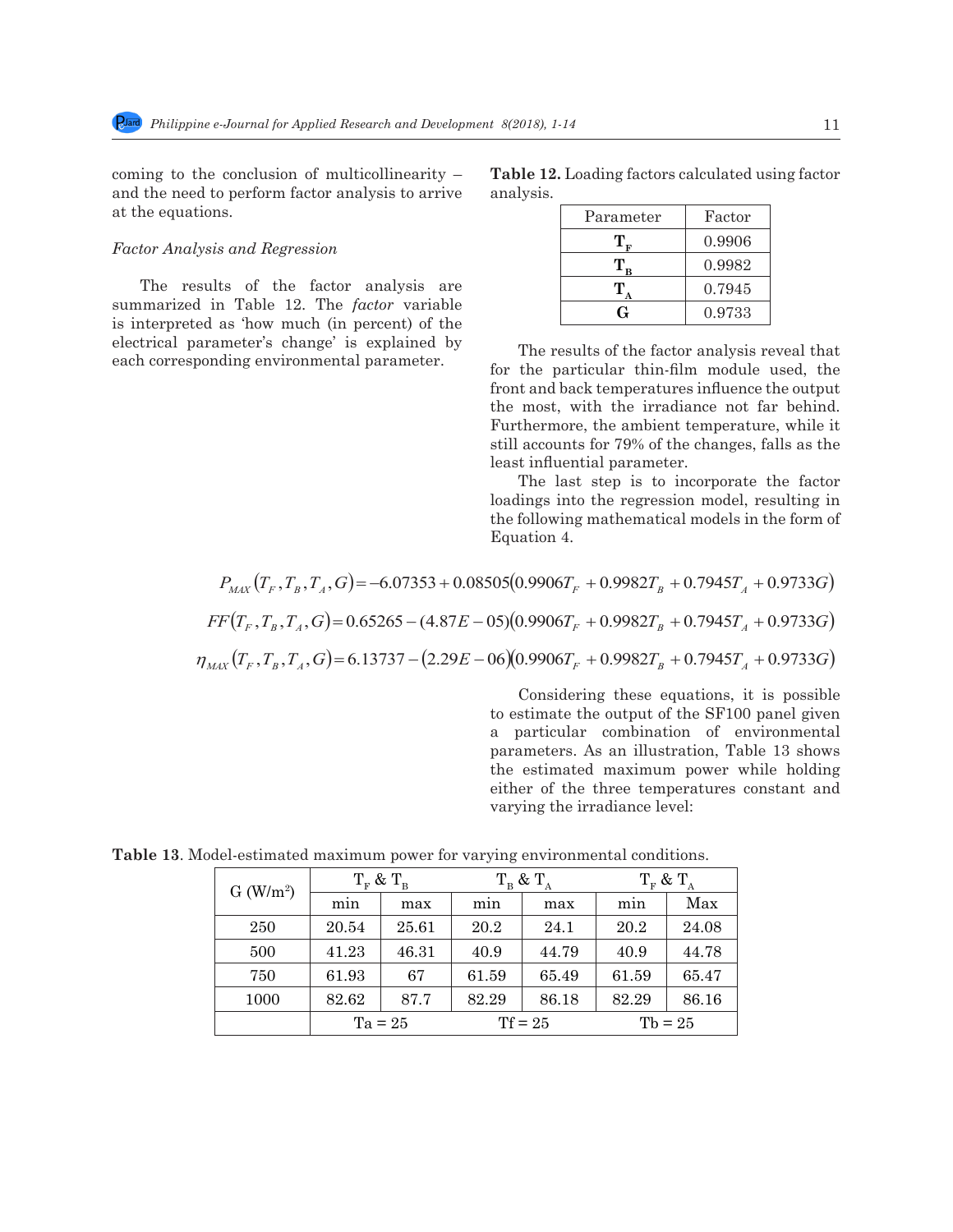The results of Table 13 were estimated with the minimum possible temperature of  $25^{\circ}$ C and the maximum temperature of 60°C for  $T_F$ ,  $T_B$ , and  $40^{\circ}$  for  $T_A$ , respectively. However, it must be noted that other environmental parameters such as wind speed and AM value were not incorporated in this model, which may still have influenced the output outside the boundaries considered in this study.

### **Conclusion**

This study presented a method of characterizing the performance of a-Si photovoltaic modules with respect to irradiance and three temperatures: front/surface, back, and ambient temperatures. Using these measurements and the aid of curve fitting tools, acceptable I-V curves were modelled for various irradiance levels and used to calculate electrical quantities relevant to PV module performance; namely, maximum power, fill factor, and irradiance.

Similar trends in previous work were observed, with irradiance heavily influencing the amount of current available and, in turn, the maximum output power. Increasing the temperature also reveals a minimal change in the available voltage, but these changes are significantly offset by the influence of irradiance in output current. In particular, the shifts in the I-V curves show this direct proportionality of current to irradiance. The fill factor was relatively consistent at the different irradiance levels; this is explained by the similar changes in voltage and current at the fill factor calculation. The efficiency measurements are also relatively similar, at around 6%. As a comparison between input and output, a smaller irradiance naturally reduces the input power, and consequently the available output power.

Comparing the environmental parameters, there is a direct relationship between the irradiance ranges and the measured temperatures: temperatures obtained continued to increase as the irradiance increased; and, from 0.25 sun to 1 sun, temperatures at the surface increased by as much as 20oC. Furthermore, a strong correlation between these environmental parameters required the use of factor analysis in the regression process.

The results of this study showed the significant influence of irradiance, front/ surface, and backside temperatures to the electrical performance of a-Si thin-film PV modules. In particular, the surface, backside temperatures, and irradiance mean much more for the performance (97-99%) than ambient temperature.

The model developed for maximum power supports the trends presented by the I-V characteristics. Specifically, proportional increase of the irradiance and the maximum power of the PV module would result despite the increase in the module temperatures (based from measurements). It is also revealed that this power is predicted to be higher if the associated increase in temperature with irradiance is addressed. The findings of this model prompt further studies that can focus more on the management and reduction of surface and backside temperatures that occur during higher irradiance conditions.

While the study was able to arrive at respectable models to estimate the performance of a PV module, it must be noted that several other factors, such as air mass, wind speed, and humidity were not incorporated in this work – these are also part of the assumptions of module ratings such as STP and NOCT. The effects of these environmental parameters to PV module performance are also worth considering for future study, as models can also be developed incorporating different environmental conditions using the same methods.

Finally, it is recommended to further increase the amount of I-V curves for characterization; this will allow for a refinement of the derived models. While the study aimed to consider four irradiance ranges, a particular focus on modeling the performance at only one level of irradiance (e.g., the lowest  $-250$  W/m<sup>2</sup>) may also be considered.

#### **Acknowledgments**

The authors would like to recognize the financial support provided by the Commission on Higher Education (CHED), through its Faculty Development Program.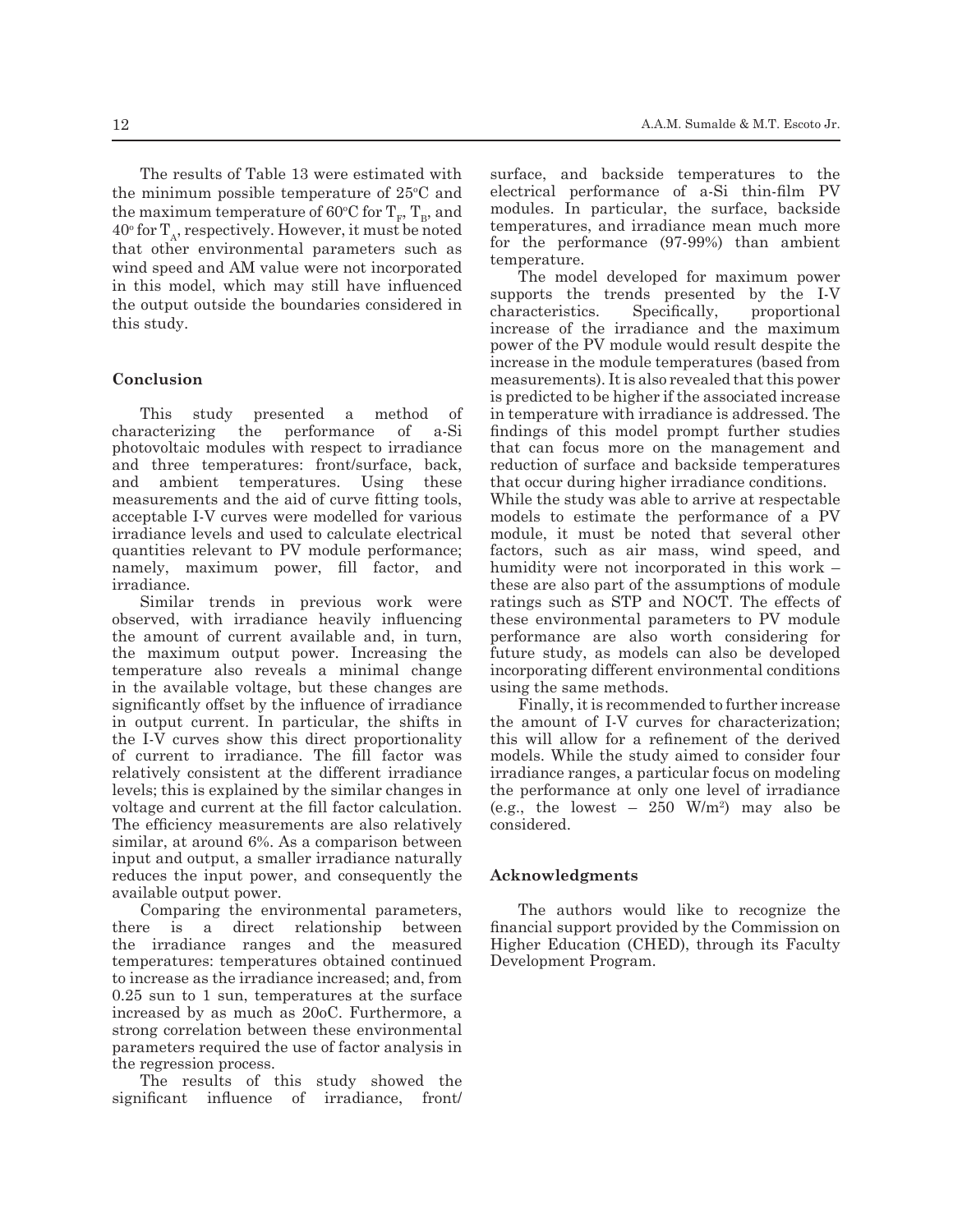## **References**

- [1] S. A. Kalogirou, Solar Energy Engineering: Processes and Systems, Elsevier, Inc. , 2009.
- [2] M. Fouad, L. Shihata and E. Morgan, "An Integrated Review of Factors Influencing the Performance of Photovoltaic Panels," *Renewable and Sustainable Energy Reviews,* vol. 80, pp. 1499-1511, 2017.
- [3] R. Krishan, Y. Sood and B. Kumar, "The Simulation and Design for Analysis of Photovoltaic System Based on MATLAB," in *International Conference on Energy Efficient Technologes for Sustainability*, Nagercoil, India, 2013.
- [4] A. Chouder, S. Silvestre, B. Taghezouit and E. Karatepe, "Monitoring, Modelling and Simulation of PV Systems Using LabVIEW," *Solar Energy,* vol. 91, pp. 337- 349, 2013.
- [5] E. Skoplaki and J. Palyvos, "On the Temperature Dependence of Photovoltaic Module Electrical Performance: A Review of Efficiency/Power Correlations," *Solar Energy,* vol. 83, pp. 614-624, 2009.
- [6] F. M. Vanek, L. D. Albright and L. T. Angenent, Energy Systems Engineering: Evaluation and Implementation, 2nd Ed., McGraw-Hill, 2012.
- [7] S. Dubey, J. Sarvaiya and B. Seshadri, "Temperature Dependent Photovoltaic (PV) Efficiency and its Effect on PV Production in the World - A review," *Energy Procedia,* vol. 33, pp. 311-321, 2013.
- [8] E. Saloux, A. Teyssedou and M. Sorin, "Explicit Model of Photovoltaic Panels to Determine Voltages and Currents at the Maximum Power Point," *Solar Energy,*  vol. 85, pp. 713-722, 2011.
- [9] M. Park and I. Yu, "A Study on the Parameter Evaluation Method of Solar Cell," in *Annual Conference of IEEE Industrial Electronics Society*, Busan, Korea, 2004.
- [10] R. Miceli, A. Orioli and A. Di Gangi, "A Procedure to Calculate the I-V Characteristics of Thin-Film Photovoltaic Modules Using an Explicit Rational Form," *Applied Energy,* vol. 155, pp. 613-

628, 2015.

- [11] S. Pindado and J. Cubas, "Simple Mathematical Approach to Solar Cell/ Panel Behavior Based on Datasheet Information," *Renewable Energy,* vol. 103, pp. 729-738, 2017.
- [12] M. Hasan and S. Parida, "An Overview" of Solar Photovoltaic Panel Modeling Based on Analytical and Experimental Viewpoint," *Renewable and Sustainable Energy Reviews,* vol. 30, pp. 75-83, 2016.
- [13] N. Boutana, A. Melli, S. Haddad, A. Rabhi and A. Massi Pavan, "An Explicit I-V Model for Photovoltaic Module Technologies," *Energy Conversion and Management,* vol. 138, pp. 400-412, 2017.
- [14] A. Alqahtani, M. Abuhamdeh and Y. Alsmadi, "A Simplified and Comprehensive Approach to Characterize Photovoltaic System Performance," in *IEEE Energytech 2012*, Cleveland, Ohio, 2012.
- [15] A. Gxasheka, E. Van Dyk and E. Meyer, "Evaluation of Performance Parameters of PV Modules Deployed Outdoors," *Renewable Energy,* vol. 30, pp. 611-620, 2005.
- [16] S. Rehman and I. El-Amin, "Performance Evaluation of an Off-Grid Photovoltaic System in Saudi Arabia," *Energy,* vol. 46, pp. 451-458, 2012.
- [17] B. Verhelst, D. Caes, L. Vandevelde and J. Desmet, "Prediction of Yield of Solar Modules as a Function of Technologial and Climactic Parameters," in *International Conference on Clean Electrical Power (ICCEP)*, Alghero, 2013.
- [18] S. Nizetic, F. Grubisic-Cabo, I. Marinic-Kragic and A. Papadopoulos, "Experimental and Numerical Investigation of a Backside Convective Cooling Mechanicsm on Photovoltaic Panels," *Energy,* vol. 111, pp. 211-225, 2016.
- [19] T. Kozak, W. Maranda, A. Napieralski, G. De Man and A. De Vos, "Influence of Ambient Temperature on the Amount of Electric Energy Produced by Solar Modules," in *16th International Conference on Mixed Design of Integrated Circuits and Systems (MIXDES)*, Poland, 2009.